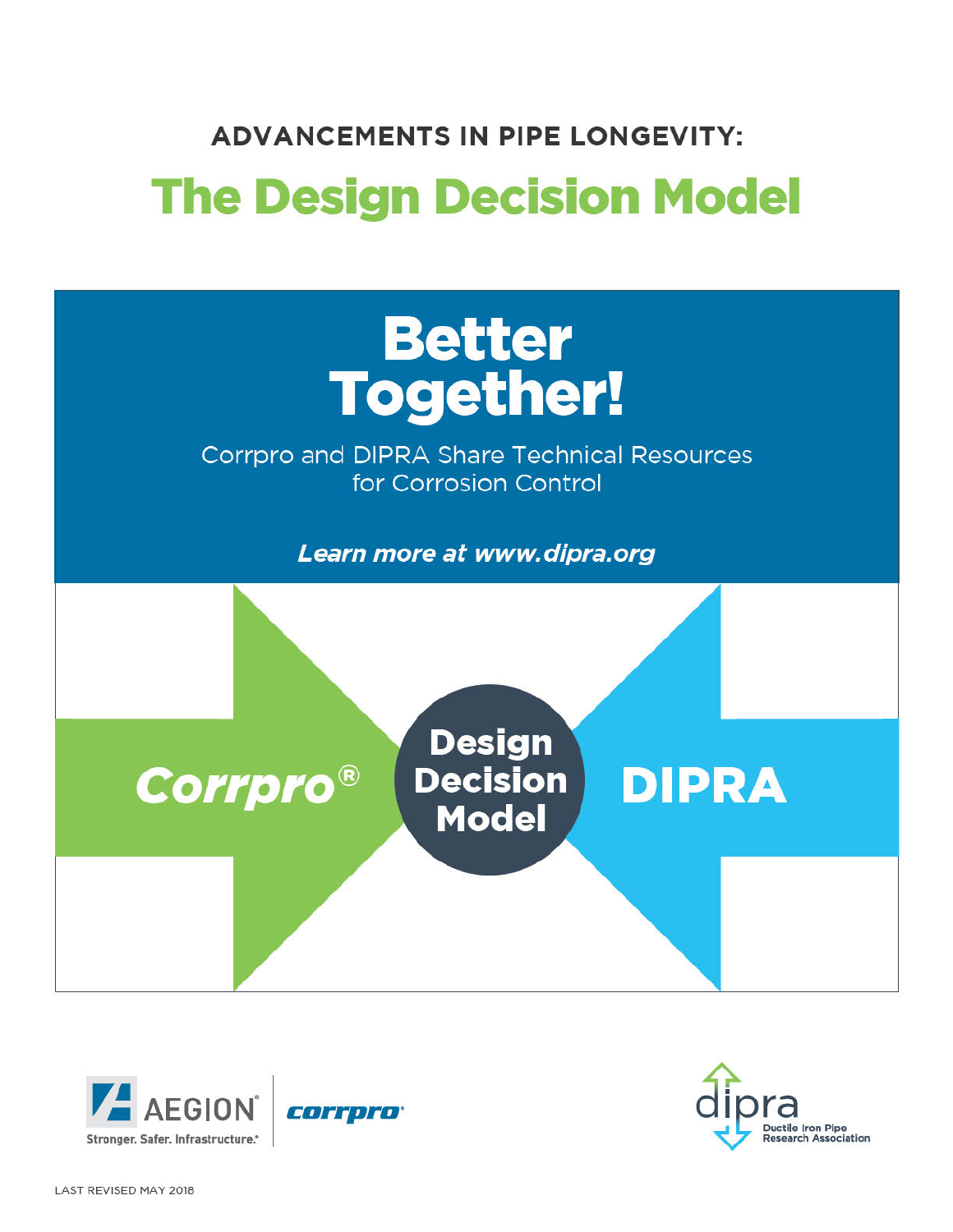In 2003, the Ductile Iron Pipe Research Association ("DIPRA") and Corrpro Companies ("Corrpro"), a subsidiary of Aegion Corporation, announced the development of a risk-based model for corrosion control of Ductile iron pipelines - the Design Decision Model ("DDM®"). The DDM® leveraged the combined experiences, resources and data of DIPRA and its member company technical staffs with corrosion control experts from Corrpro.

> DIPRA provided more than 75 years of research data and decades of hands-on experience with water and wastewater utilities and their engineers. Corrpro brought their extensive knowledge in the control of corrosion, not just for pipe, but for all structures in water and wastewater systems. Together, in a synergistic learning experience covering more than three years, DIPRA gained a higher appreciation of the nuances of corrosion control, and Corrpro came to better understand those aspects of Ductile iron pipe that are an advantage in mitigating corrosion. Where gaps in knowledge or data were identified, the development of the DDM® was augmented by ongoing research efforts in the lab, in DIPRA test sites and in field investigations of existing pipelines. Moreover, those efforts did not stop with the introduction of the DDM® in 2003 and they continue today.

The DDM® provided the first two-dimensional risk-based model for corrosion control of Ductile iron pipe – one that balances the likelihood of a corrosion-related concern against the consequences of such an occurrence. The DDM® provides the most practical and effective means of ensuring the century-long service life that users have come to expect as the benchmark for iron pipe. It is that benchmark of service that is the foundation of the life-cycle value for the strongest, most resilient pipe material available today for water and wastewater pipelines.

Over the past 15 years research has continued, and field experiences have increased. We have listened and learned from users of Ductile iron pipe and from other experts in the field. These additions to our collective knowledge have culminated in significant advancements to the DDM®.

The DDM® provides a two-dimensional, risk-based model for corrosion control that utilities can use to achieve century-long service lives of their water pipelines.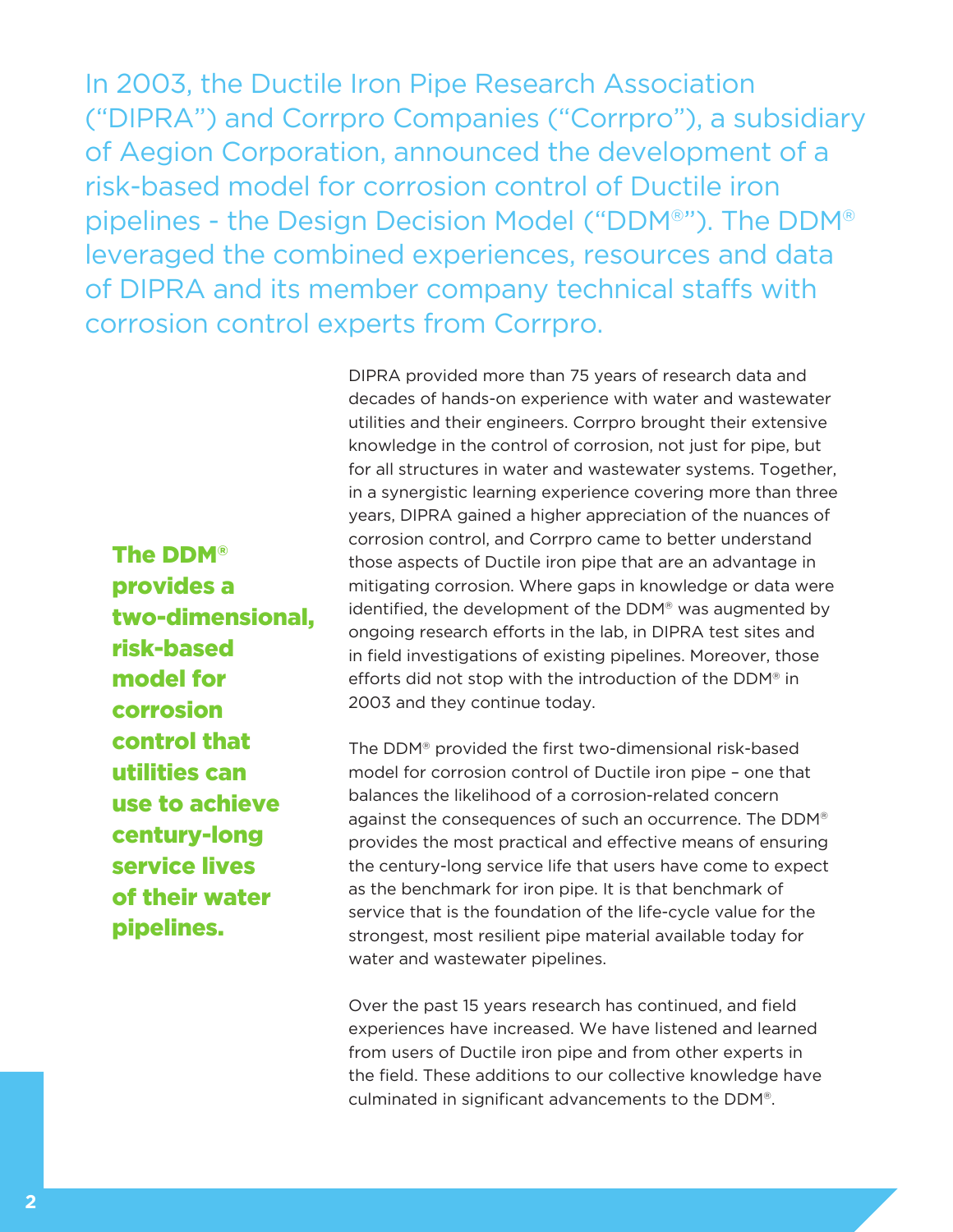

### TABLE 1

# Design Decision Model (DDM®)

| 1 | As manufactured with shop coat                                                                                                                              |
|---|-------------------------------------------------------------------------------------------------------------------------------------------------------------|
| 2 | V-Bio® Enhanced Polyethylene Encasement                                                                                                                     |
| 3 | V-Bio® Enhanced Polyethylene Encasement, or<br>V-Bio® Enhanced Polyethylene Encasement with Joint Bonds                                                     |
| 4 | V-Bio® Enhanced Polyethylene Encasement with Metallized Zinc Coating, or<br>V-Bio® Enhanced Polyethylene Encasement with Life Extension Cathodic Protection |
| 5 | V-Bio® Enhanced Polyethylene Encasement with Metallized Zinc Coating, or<br>V-Bio® Enhanced Polyethylene Encasement with Cathodic Protection                |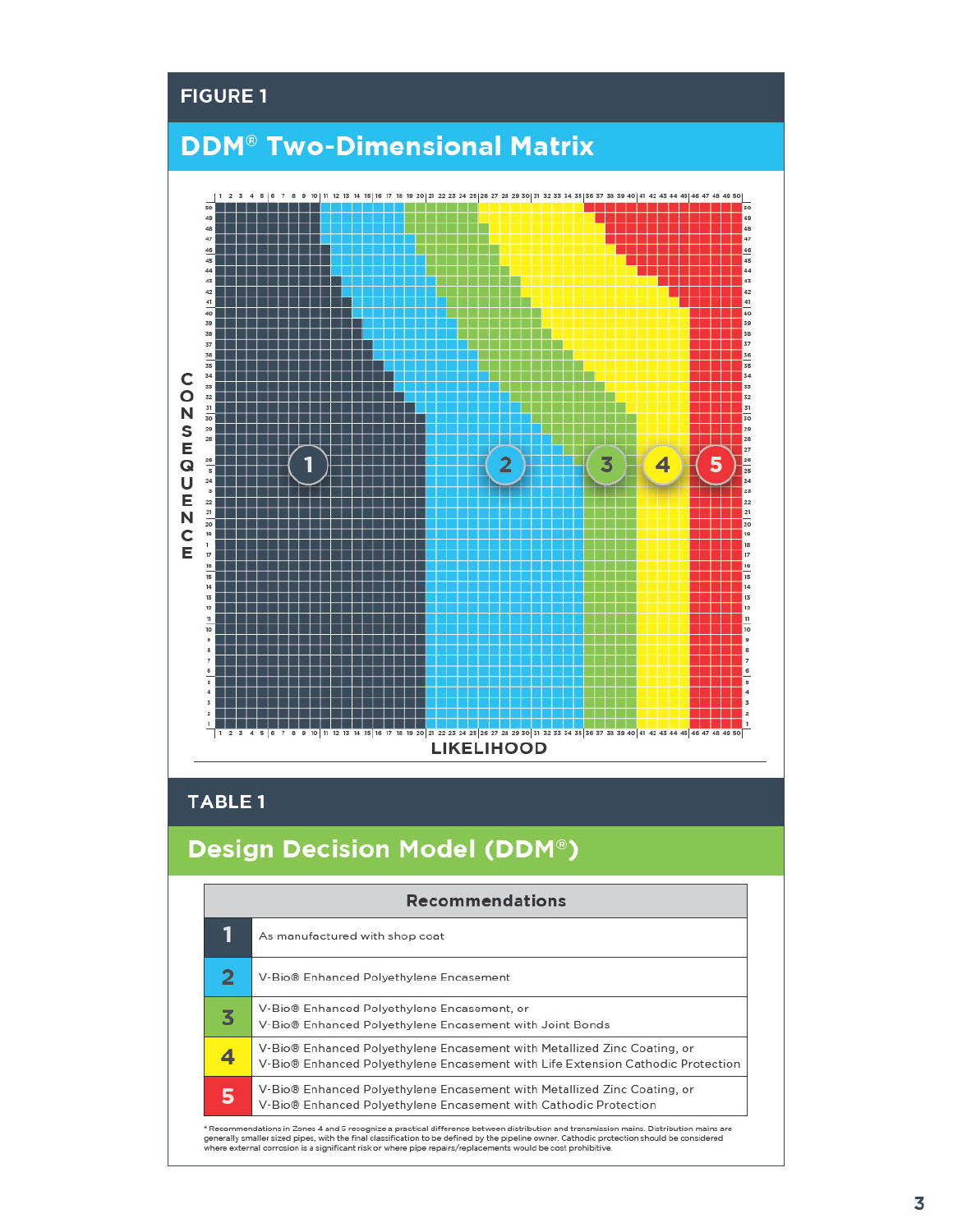Since the origin of the DDM®, innovations in polyethylene encasement and the availability of metallized zinc coatings provide options that offer active methods of controlling corrosion. This gives us the ability to design practical mitigation protocols that recognize the differences between transmission and distribution pipelines.

#### Published Factors to Mitigate Corrosion

For the first time, point counts for the DDM® are published. This means users can access stateof-the-art data for corrosion control methods.

V-Bio® Enhanced Polyethylene Encasement is now a part of the DDM®.

Perhaps most importantly, DIPRA and Corrpro agreed the details of the DDM® should be published, allowing all users of Ductile iron pipe to fully understand the state-of-the-art in corrosion control for Ductile iron pipelines and use this well-founded design tool. In the two-dimensional DDM® model, individual test results for the various contributors to the aggressive nature of a soil result in the assignment of points that accumulate, taking the user along the x-axis in Figure 1: DDM® Two-Dimensional Matrix. Similarly, factors addressing the consequences of corrosion are identified and points accumulate moving the user up the y-axis of the grid in Figure 1. These will intersect in a zone that provides the appropriate design recommendation for mitigation, as shown in Table 1: Recommendations. The listing of the various factors for Likelihood and Consequence, along with their previously unpublished point counts, are found in Tables 2: Likelihood Score Sheet and 3: Consequence Score Sheet.

#### V-Bio® Enhanced Polyethylene Encasement – The Active Inhibitor

In 2013, based on a decade of research, DIPRA introduced V-Bio® enhanced polyethylene encasement, an innovative polyethylene made possible by co-extrusion technology in film production. This durable material is infused with a volatile corrosion inhibitor and an anti-microbial component that actively prevent the growth of galvanic corrosion cells and depolarizing bacteria in that minimal annular environment between the film and the pipe surface. As a result, V-Bio® enhanced polyethylene encasement is now a part of the DDM®.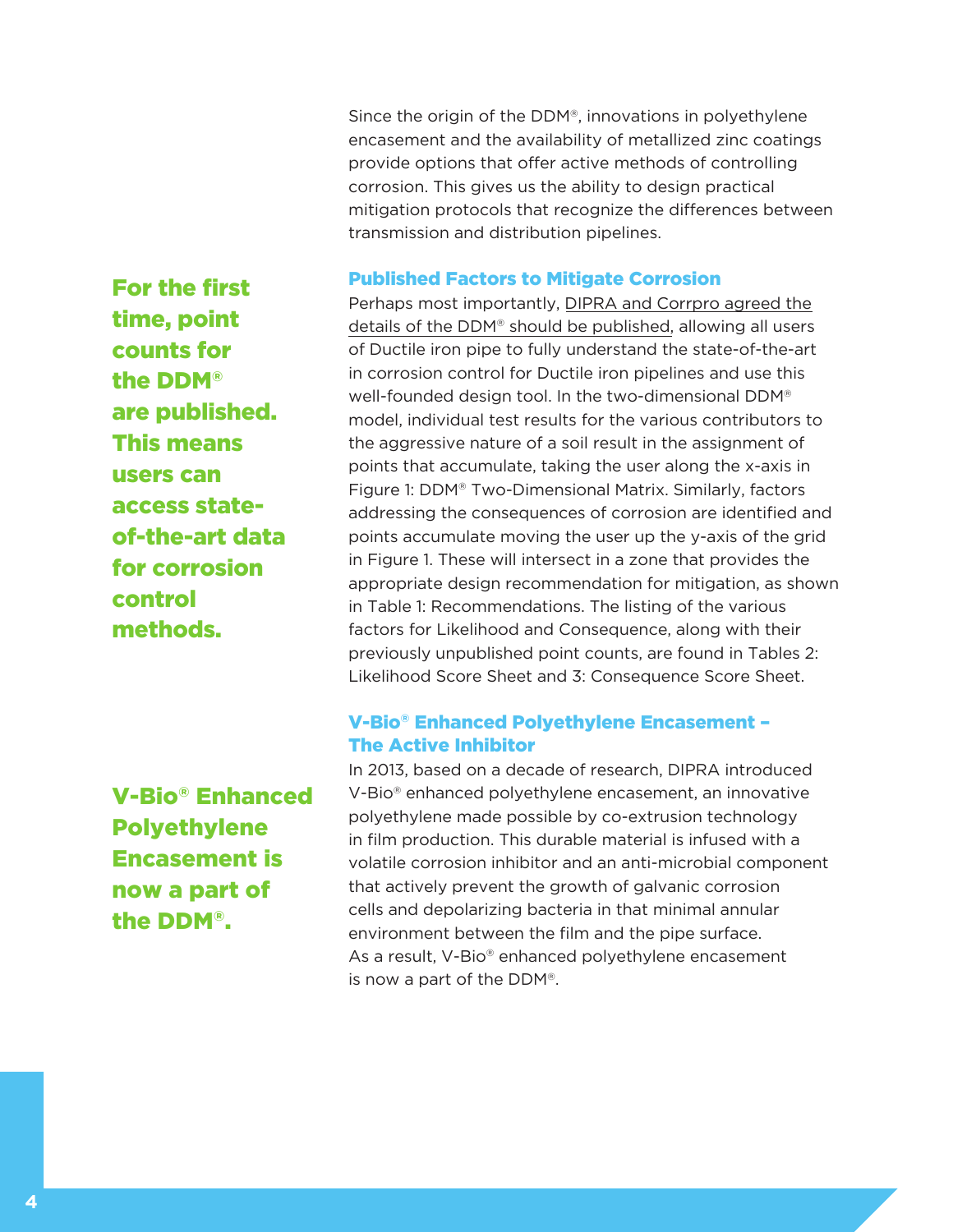## **TABLE 2**

# **Likelihood Score Sheet**

|                                             | <b>LIKELIHOOD FACTOR</b>                                                                                                                                    | <b>POINTS</b>                                     | <b>MAXIMUM</b><br><b>POSSIBLE</b><br><b>POINTS</b> |
|---------------------------------------------|-------------------------------------------------------------------------------------------------------------------------------------------------------------|---------------------------------------------------|----------------------------------------------------|
| <b>RESISTIVITY</b>                          | $< 500$ ohm-cm<br>$\geq$ 500 - 1000 ohm-cm<br>> 1000 - 1500 ohm-cm<br>> 1500 - 2000 ohm-cm<br>> 2000 - 3000 ohm-cm<br>> 3000 - 5000 ohm-cm<br>> 5000 ohm-cm | 30<br>25<br>22<br>19<br>10 <sup>°</sup><br>5<br>O | 30                                                 |
| <b>CHLORIDES</b>                            | $>100$ ppm = positive<br>$50 - 100$ ppm = trace<br>< 50 ppm = negative                                                                                      | 8<br>3<br>O                                       | 8                                                  |
| <b>MOISTURE</b><br><b>CONTENT</b>           | $> 15\% = Wet$<br>$5 - 15\% = \text{Moist}$<br>$< 5\% = Drv$                                                                                                | 5<br>2.5<br>0                                     | 5                                                  |
| <b>GROUND WATER</b><br><b>INFLUENCE</b>     | Pipe below the water<br>table at any time                                                                                                                   | 5                                                 | 5                                                  |
| pH                                          | $pH$ 0 - 4<br>$pH > 4 - 6$<br>pH 6 - 8, with sulfides<br>and low or negative redox<br>pH > 6                                                                | 4<br>1<br>4<br>O                                  | 4                                                  |
| <b>SULFIDE</b><br><b>IONS</b>               | positive (≥1 ppm)<br>trace ( $> 0$ and $< 1$ ppm)<br>negative (0 ppm)                                                                                       | 4<br>1.5<br>O                                     | 4                                                  |
| <b>REDOX</b><br><b>POTENTIAL</b>            | $=$ negative<br>$=$ positive 0 - 100 mv<br>$=$ positive > 100 mv                                                                                            | 2<br>1<br>$\Omega$                                | $\overline{\mathbf{2}}$                            |
| <b>BI-METALLIC</b><br><b>CONSIDERATIONS</b> | Connected to noble metals<br>(e.g. copper) - yes<br>Connected to noble metals<br>(e.g. copper) - no                                                         | 2<br>O                                            | $\overline{2}$                                     |
|                                             | <b>TOTAL POSSIBLE POINTS</b>                                                                                                                                |                                                   | 60                                                 |
| Known Corrosive<br>Environments             | Cinders, Mine Waste, Peat Bog,<br>Landfill, Fly Ash, Coal                                                                                                   |                                                   | 21                                                 |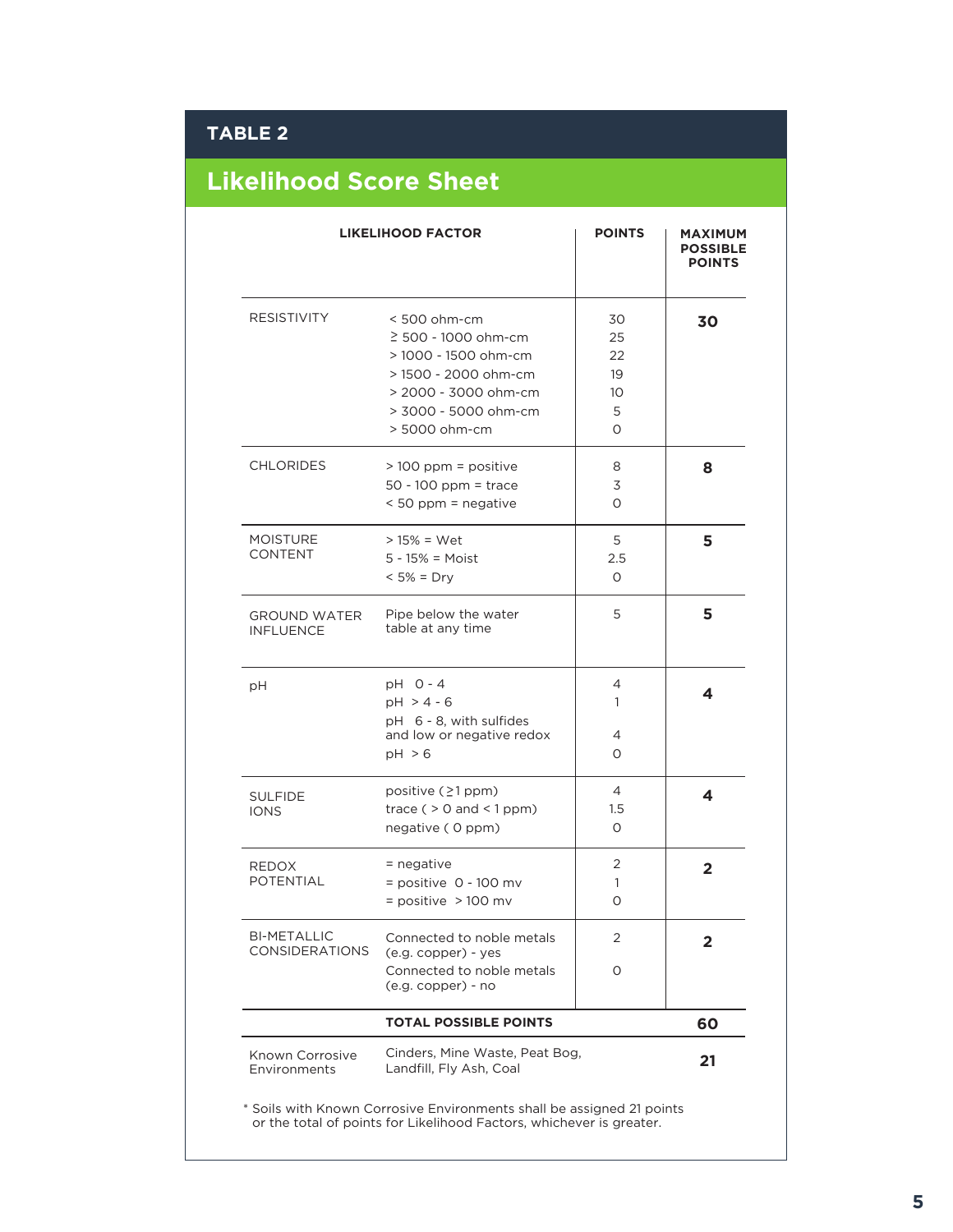#### **TABLE 3**

|                                                    | <b>CONSEQUENCE FACTOR</b>                                                                                                       | <b>POINTS</b>            | <b>MAXIMUM</b><br><b>POSSIBLE</b><br><b>POINTS</b> |
|----------------------------------------------------|---------------------------------------------------------------------------------------------------------------------------------|--------------------------|----------------------------------------------------|
| PIPE SERVICE                                       | 3" to 24"<br>30" to 36"<br>42" to 48"<br>54" to 64"                                                                             | 0<br>8<br>$12^{1}$<br>22 | 22                                                 |
| LOCATION:<br>Construction-Repair<br>Considerations | Routine (Fair to good access,<br>minimal traffic/other utility<br>consideration, etc.)                                          | $\Omega$                 | 20                                                 |
|                                                    | Moderate (Typical business/<br>residential areas, some right<br>of way limitations, etc.)                                       | 8                        |                                                    |
|                                                    | Difficult (Subaqueous<br>crossings, downtown<br>metropolitan business areas,<br>multiple utilities congestion,<br>swamps, etc.) | 20                       |                                                    |
| DEPTH OF COVER<br><b>CONSIDERATIONS</b>            | 0 to 10 feet depth<br>> 10 to 20 feet depth<br>> 20 feet depth                                                                  | O<br>3<br>5              | 5                                                  |
| <b>ALTERNATE</b><br><b>WATER SUPPLY</b>            | Alternate supply available - no<br>Alternate supply available - yes                                                             | 3<br>$\Omega$            | 3                                                  |
|                                                    | <b>TOTAL POSSIBLE POINTS</b>                                                                                                    |                          | 50                                                 |

## **Consequence Score Sheet**

The revised DDM® recognizes the practical differences in corrosion control needs between transmission mains and distribution systems.

DIPRA and Corrpro again listened to the needs of utility operators and recognized the differences between long, large diameter, straight-run transmission mains and the more complicated networks of distribution pipelines that bring water to our neighborhoods and businesses. The result provides a more practical solution for pipeline networks that comprise the distribution systems within a utility's service area. The use of V-Bio® enhanced polyethylene encasement in conjunction with metallized zinc provides water operators with an effective alternative to controlling corrosion in distribution systems.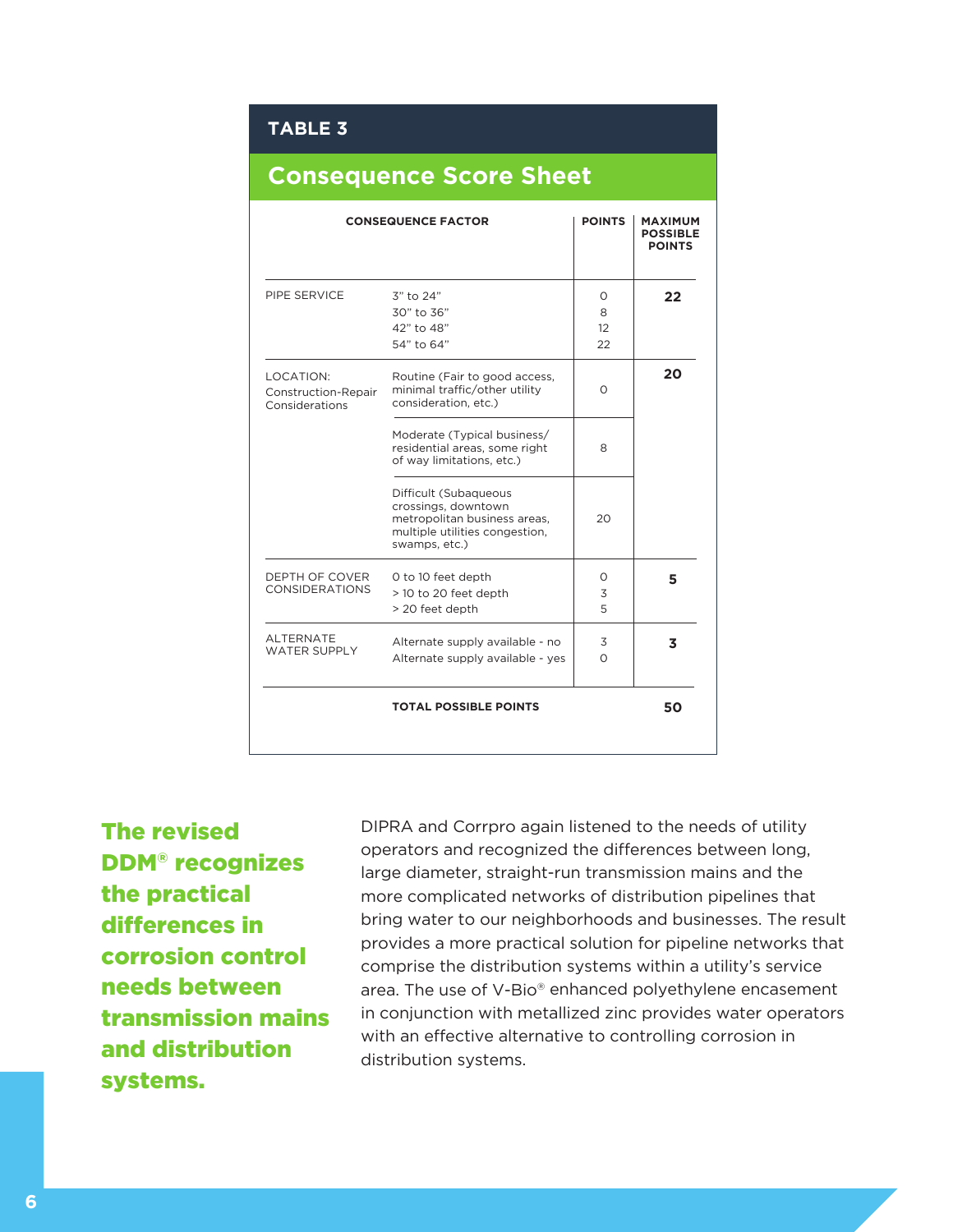In recognition of best-practices in the water industry, DIPRA has also adopted and endorsed a method of installing polyethylene encasement that was first observed being used by several utilities. This learning experience resulted from individual utility innovations that DIPRA learned of through the very useful working relationships we strive to develop and maintain with utilities and their engineers. The result is an innovative method that greatly simplifies the installation of V-Bio® enhanced polyethylene, making proper installation much easier to achieve while also addressing concerns expressed by utility operators and corrosion professionals down through the years.

Modified Method A, a preferred method for the installation of the V-Bio® film, is described in ANSI/AWWA C105/ A21.5. A link to a short installation video from our website will provide the step-by-step procedure: https://www. dipra.org/ductile-iron-pipe-resources/videos-webinars/vbio-enhanced-polyethylene-encasement-installationvideo#modmethoda. This simple innovation makes installation damage less likely and facilitates the overlap of the encasement across each joint.

#### **SUMMARY**

The DDM® offers a simple, practical means of determining the most economical way to ensure the long service life that utilities and engineers have come to expect from Ductile iron pipelines. The innovations that are now a part of the DDM® - from the use of V-Bio® enhanced polyethylene, to the practical recognition of the different needs for transmission and distribution pipelines, to the innovative new method of installation of the V-Bio® film are only examples of the ongoing efforts our industry is making to better serve the utilities who want and need the great strength and proven resilience of Ductile iron pipe for their water and wastewater systems. Combining the recommendations of the DDM® with an active and determined policy to ensure proper installation will allow those users to experience the unparalleled advantages of Ductile iron throughout its desired life of service.